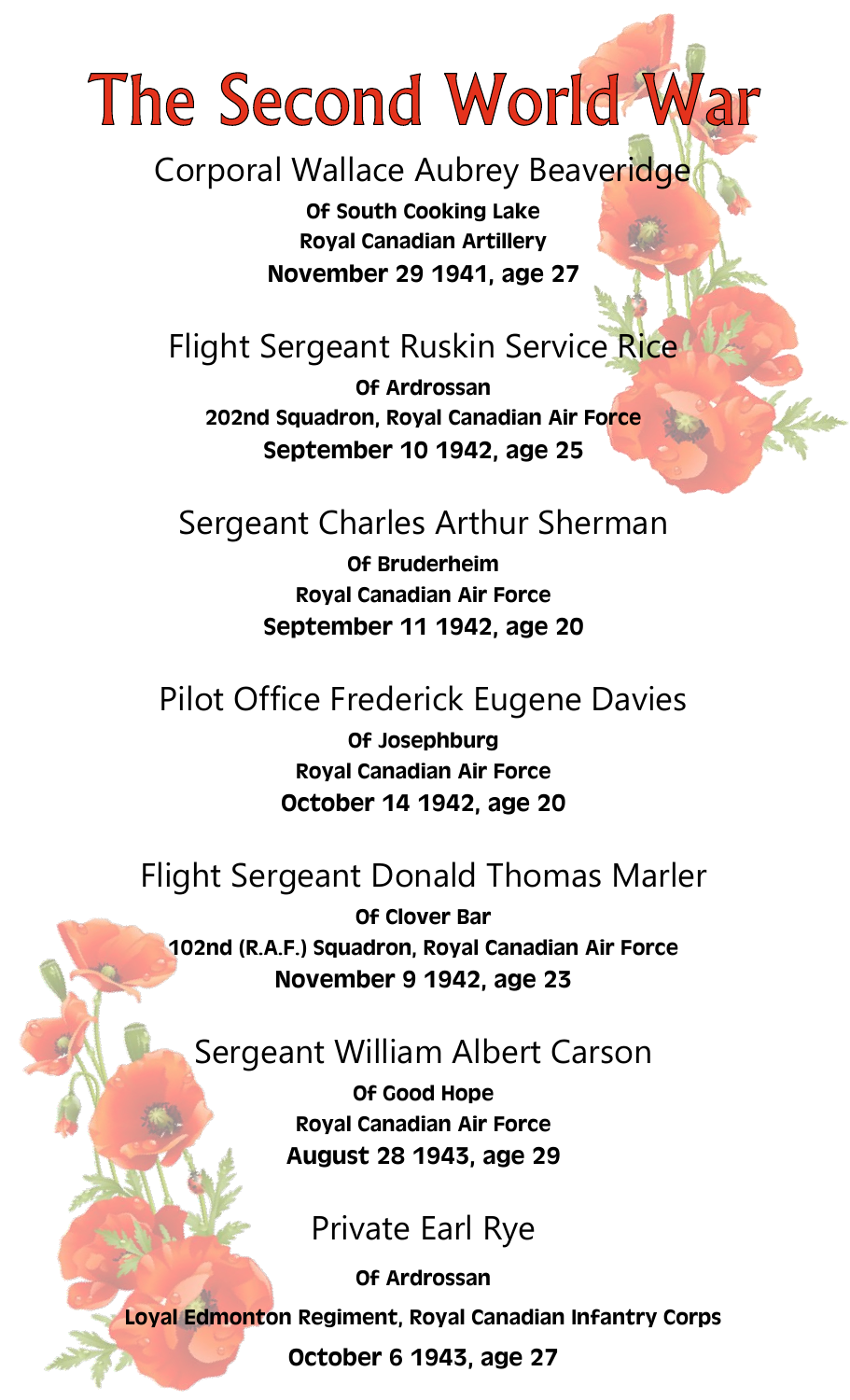Warrant Officer Class II Air Bomber

Gordon Raymond Schneider

*Of Bruderheim 405th Squadron, Royal Canadian Air Force December 17 1943, age 22*

# Private Gordon Tough

*Of Hastings Lake Loyal Edmonton Regiment, Royal Canadian Infantry Corps December 21 1943, age 32*

## Sergeant Henry Wilbert Humphrey Hare

*Of Josephburg Royal Canadian Air Force December 23 1943, age 29*

## Sergeant Ernest Chipchase

*Of Ardrossan 1st Canadian Special Service Battalion, Royal Canadian Infantry Corps March 31 1944, age 23*

# Corporal Elmer Adolf Lilge

*Of Bruderheim 8th Reconnaissance Regiment, 14th Canadian Hussars Royal Canadian Armoured Corps April 14 1944, age 25*

## Able Seaman George Albert Armstrong

*H.M.C.S. Athabaskan, Royal Canadian Naval Volunteer Reserve April 29 1944, age 23*

#### Corporal George Alexander Campion

*Of Hasting Lake Loyal Edmonton Regiment, Royal Canadian Infantry Corps May 23 1944, age 33*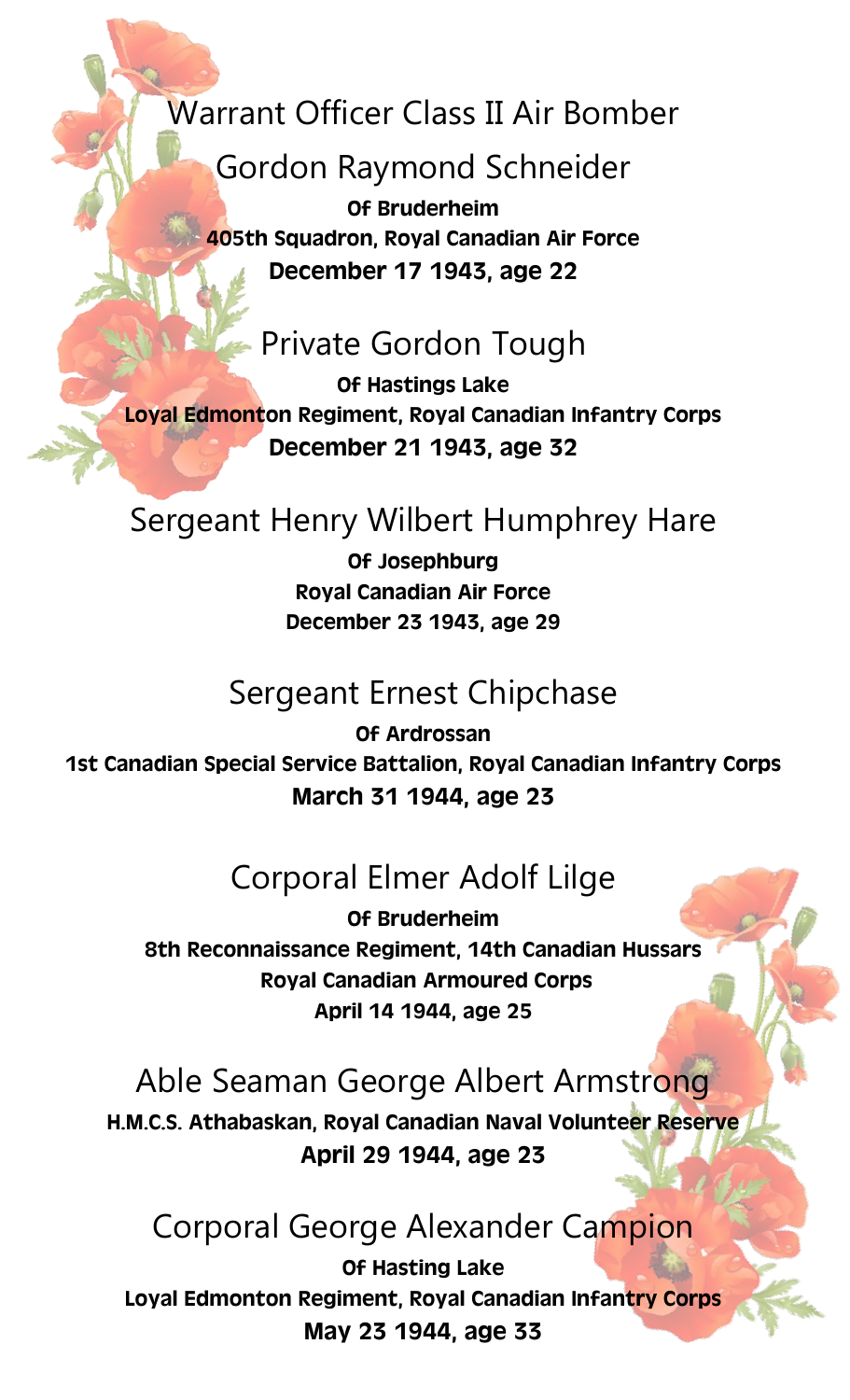# Trooper Thomas William Hately

*Of Brookville 2nd Armoured Regiment, Lord Strathcona's Horse (Royal Canadians) Royal Canadian Armoured Corps May 25 1944, age 22*

# Private Donald Angus Race

*Of Ardrossan 1st Canadian Parachute Battalion, Royal Canadian Infantry Corps June 9 1944, age 20*

# Private Alexander Jamie Bushnell

*Of Partridge Hill 2nd Battalion, Black Watch (Royal Highlanders) July 9 1944, age 39*

## Private Norman Stanley Glasere

*North Nova Scotia Highlanders, Royal Canadian Infantry Corps July 25 1944, age 20*

## Private Edwin Pede

*Of Colchester 1st Canadian Special Service Battalion, Royal Canadian Infantry Corps August 15 1944, age 19*

# Private Gordon C. Sanford

*Of Ardrossan Loyal Edmonton Regiment, Royal Canadian Infantry Corps August 28, 1944, age 26*

# Private Raymond Delmar Whitlam

*Of Wye Princess Patricia's Canadian Light Infantry, Royal Canadian Infantry Corps September 20 1944, age 24*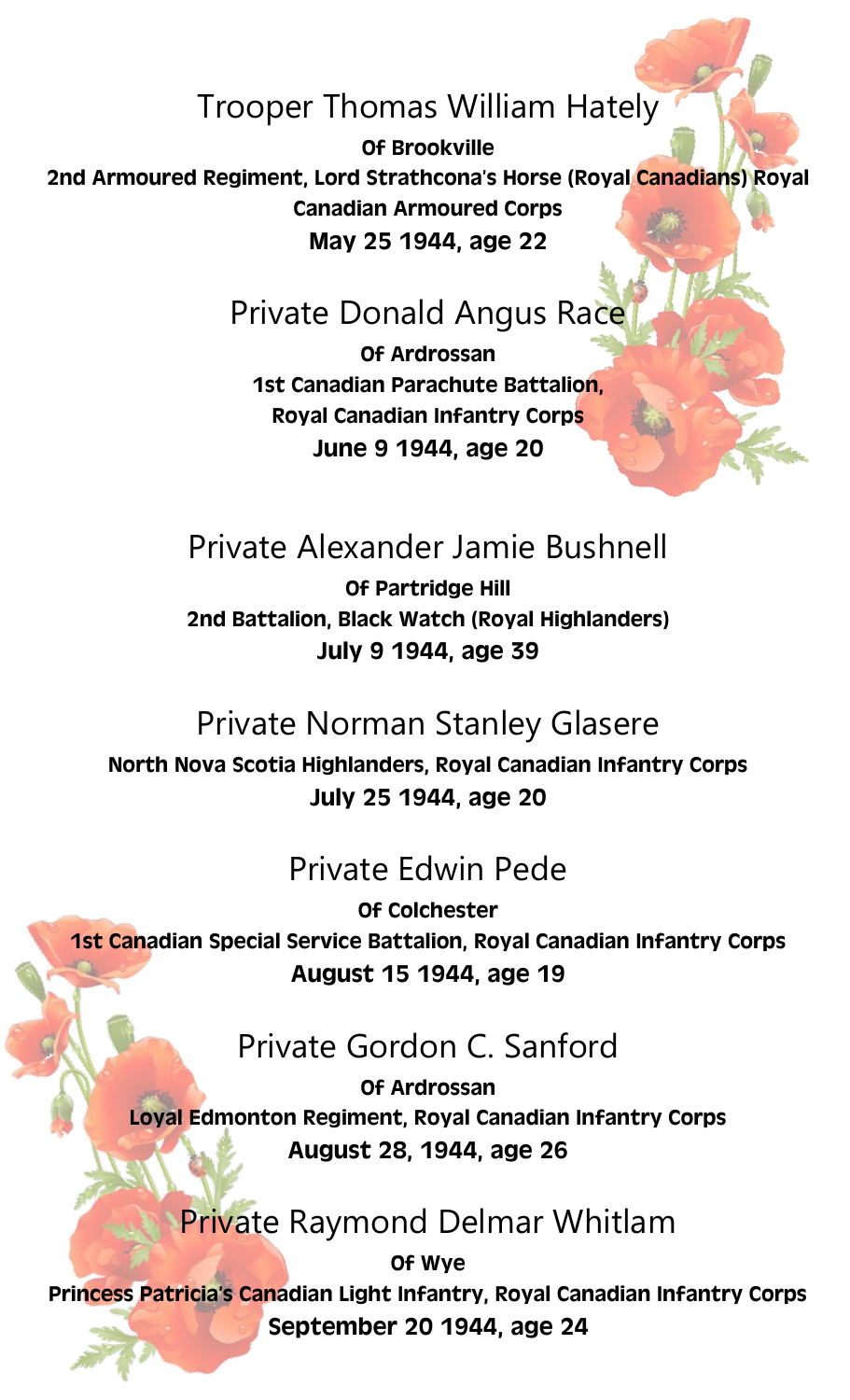#### Gunner James Herbert Carson

*Of Ardrossan 4th Field Regiment, Royal Canadian Artillery September 30 1944, age 20*

## **Flying Officer Kenneth Reed**

*Of Colchester Royal Canadian Air Force October 17 1944, age 26*

#### Sergeant Edna Alice Sherman

*Of Bruderheim Royal Canadian Air Force (Women's Division) November 2 1944, age 26*

## Pilot Officer Robert Neil McEachern

*Of Colchester 429th Squadron, Royal Canadian Air Force November 21 1944, age 29*

## Private Ched Rye

*Of Ardrossan South Saskatchewan Regiment, Royal Canadian Infantry Corps November 26 1944, age 33*

#### Private Earl William Goslin

*Of Deville/North Cooking Lake "C" (Motor), Westminster Regiment, Royal Canadian Infantry Corps December 16 1944, age 31*

## Flying Officer Robert Aubray Thorne

*Of Pleasant View 429th Squadron, Royal Canadian Air Force February 15 1945, age 22*